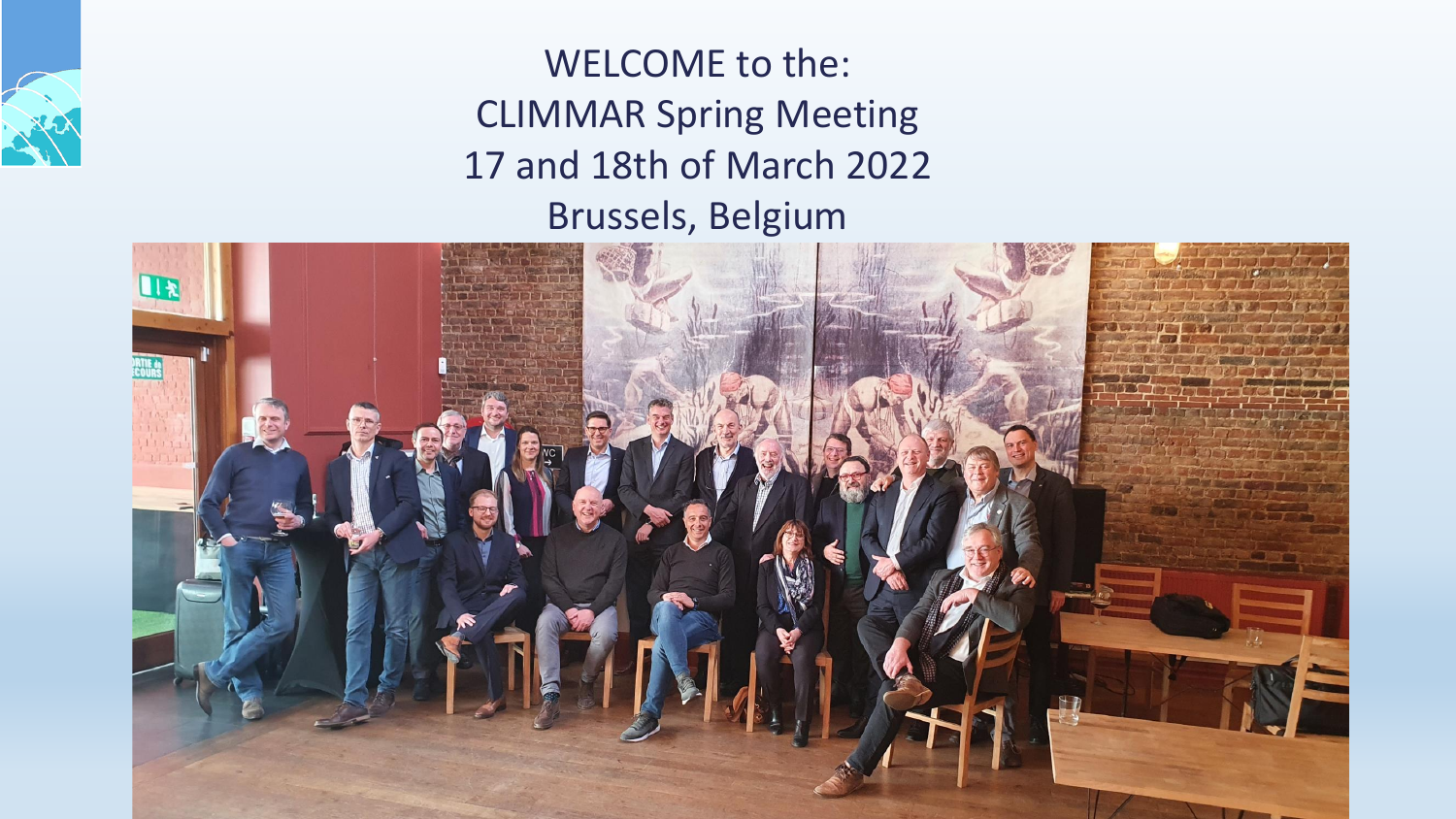

# Program

#### **Thursday 17th of March**

#### **Meeting location: Conference room at SMEunited**

- **14:00 – 14:05 >** Welcome and opening by the "old" President
- **14:05 – 14:30>** Announcement by the new Board of the new President incl. some ceremonial discharge of the old Board and President
- **14:30 – 15:30 >** Status on the depositing of the new Statutes
- **15:30 – 16:00 >** Coffee Break
- **16:00 – 17:00 >** Presentation on Educational initiatives by NL and **Germany**
- **17:00 – 17:30 >** Presentation of the Congress in Budapest
- **17:30 – 18:00 >** Conclusions of the day and short round table Back to the hotel